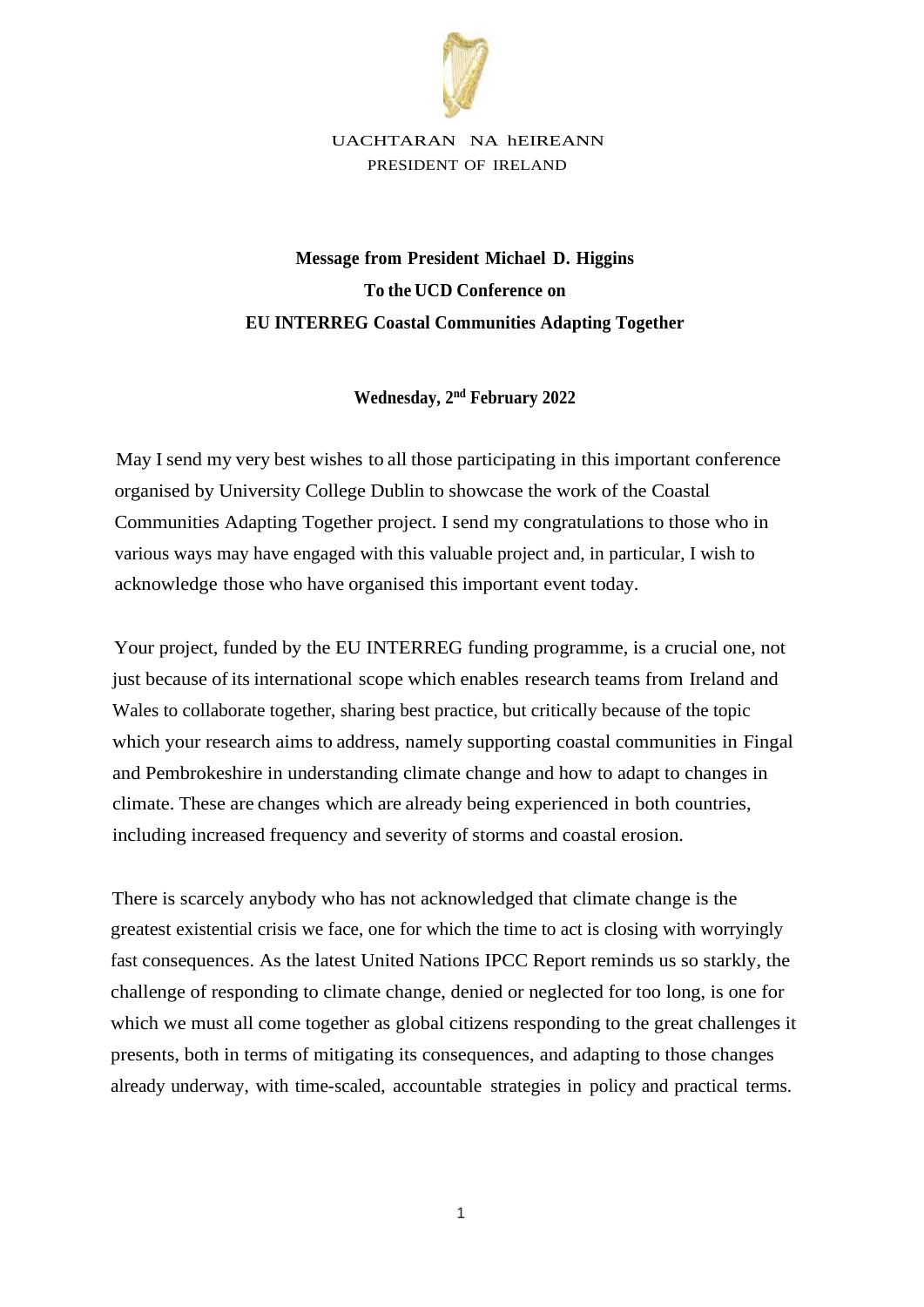We must sustain and retain the reality of our island existence and its realities. In recent history, we have paid a high price for turning our face away from the sea. The Irish Sea and its coastal communities are directly impacted by climate change, and your project has played, and will continue to play, an important role in helping the development of innovative tools for learning, observing, awareness and innovation in the development of local responses to climate impacts. Project activities, including those such as Minecraft workshops, tree planting, heritage mapping, the wider research and demonstration activities, will all feed together into teaching and policymaking. They will thus provide seeds for further research and surveys, impact positively on dimensions of climate citizenship, awareness, adaptive capacity and observation.

Knowledge is one of the greatest tools we have in the battle against climate change. Your project's focus on improving community awareness and understanding of climate impacts through enhanced observation has results to demonstrate that it has enabled those local communities within the project's scope to engage directly with local policymakers and has facilitated community resilience in the face of increasing coastal change.

I am particularly pleased that your project has put its focus on community engagement and that it has utilised a bottom-up approach-what you term "co-creation". You have piloted novel methods for engaging communities in decision-making about future planning. Active citizen engagement and participation are crucial ingredients in a thriving democracy.

It is up to each and every one of us, as global citizens of this shared, vulnerable planet, to face up to the challenge of climate change. It is, I suggest, a first-order moral responsibility that requires us all to make significant changes, both in terms of how we balance our lives and our economic activities, be it as consumers, producers, facilitators in distribution away from fossil fuel consumption and towards more sustainable options, so that we may mitigate climate change and take measures to adapt to and enhance the changes that are already underway.

2